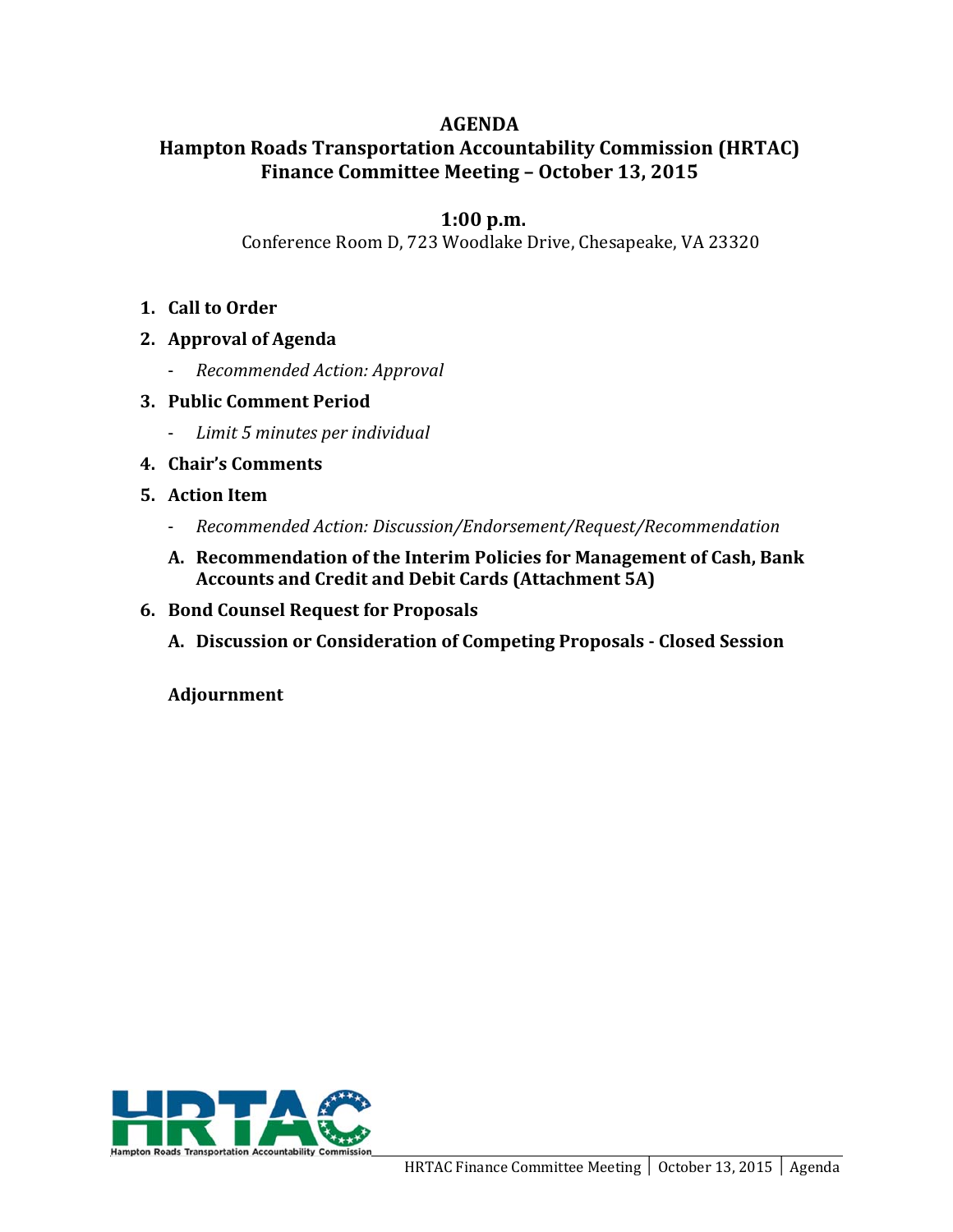## **To: Chair Wagner and the other members of the HRTAC Finance Committee**

**From: Kevin B. Page, Executive Director**

**Date: October 13, 2015**

## **Re: Interim Policies for Management of Cash, Bank Accounts and Credit and Debit Cards**

### **Recommendation:**

The Finance Committee is asked to endorse and recommend to the Commission the proposed Interim Policies for Management of Cash, Bank Accounts and Credit and Debit Cards. 

### **Background:**

As a part of standing up the Commission, the Commission has charged the Finance Committee with creating and recommending the adoption of certain policies and procedures to guide the Commission's operations and business practices. HRTAC Counsel and staff have worked with the Executive Director to develop the proposed, "Interim Policies for Management of Cash, Bank Accounts and Credit and Debit Cards." This draft policy was developed with the input of the Finance Committee given at its October 6, 2015 meeting. The Finance Committee will be briefed on the proposed Interim Policies for Management of Cash, Bank Accounts and Credit and Debit Cards. Following this presentation and discussion, the Finance Committee will consider endorsing the proposed policy and recommending the policy to the Commission for approval and adoption.

### **Fiscal Impact:**

There is no fiscal impact in relation to this Action Item.

#### **Suggested Motion:**

Motion is to endorse the Interim Policies for Management of Cash, Bank Accounts and Credit and Debit Cards, and to recommend the policy to the Commission for approval and adoption. 

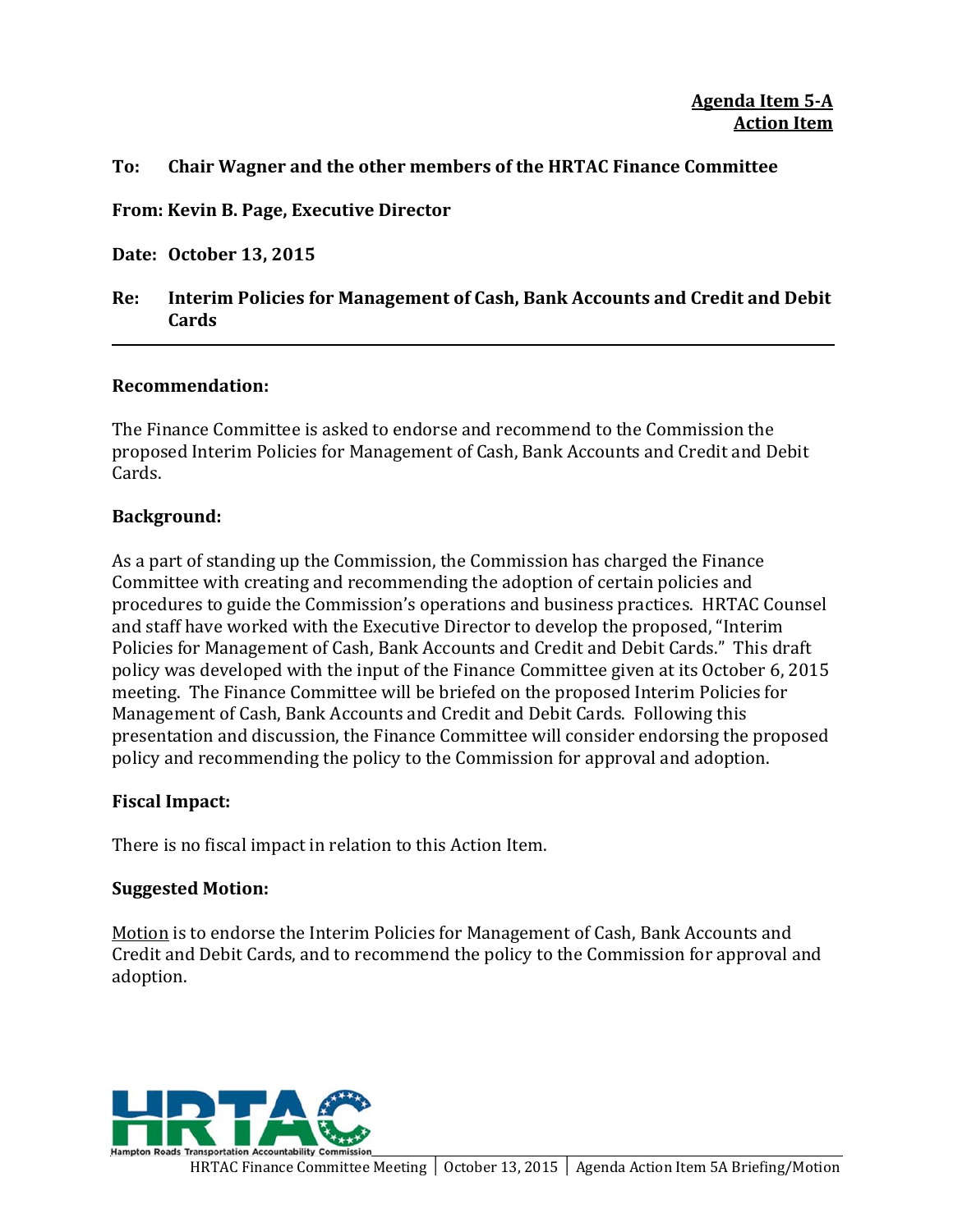#### **INTERIM POLICIES FOR MANAGEMENT OF CASH, BANK ACCOUNTS, AND CREDIT AND DEBIT CARDS**

#### **Purpose of Policies**

The Hampton Roads Transportation Accountability Commission (the "Commission" or "HRTAC") recognizes that as its operations develop it will engage in an increasing number of business transactions that will necessitate payments to and from the Commission's bank accounts or against credit or debit cards. These policies are adopted on an interim basis to ensure that those transactions are processed within a framework of internal controls, proper accounting and transparency.

#### **A. Policies Regarding Transactions Effected Against Commission Bank Accounts**

- 1. Bank accounts and relationships with investment institutions must be authorized and established pursuant to resolutions adopted from time to time by the Commission.
- 2. All cash, checks and other payments received by the Commission shall be recorded in the Commission's books and records and deposited into a Commission bank account, which deposit in the case of cash or checks should be made within 24 business hours of receipt.
- 3. Transfers between Commission bank accounts or from an operating account into an investment account must be effected by the CFO or his or her designee, provided that such person is acting in accordance with written instructions (which may be given electronically) from the Chair (or Vice Chair) of the Finance Committee and the Executive Director. (For the avoidance of doubt, investments shall be effected in accordance with the Commission's investment policies.)
- 4. No cash withdrawals are permitted from any Commission bank account.
- 5. No Commission check may be made payable to "cash" or "bearer."
- 6. Commission checks must be kept in a secure location and executed in accordance with the Commission's Bylaws and applicable resolutions, which presently require dual signatures. When made, checks shall be copied and recorded in the Commission's books and records, including its check ledger.
- 7. Wire transfers from Commission accounts must be effected by the CFO or his or her designee, provided that such person is acting in accordance with written instructions (which may be given electronically) from the Chair (or Vice Chair) of the Finance Committee and the Executive Director. Each authorized person shall keep his or her authorization codes in a secure location.
- 8. Electronic funds transfers, using the Automated Clearing House ("ACH") network, such as direct debit payments, may be made from the Commission's bank accounts, subject to the following: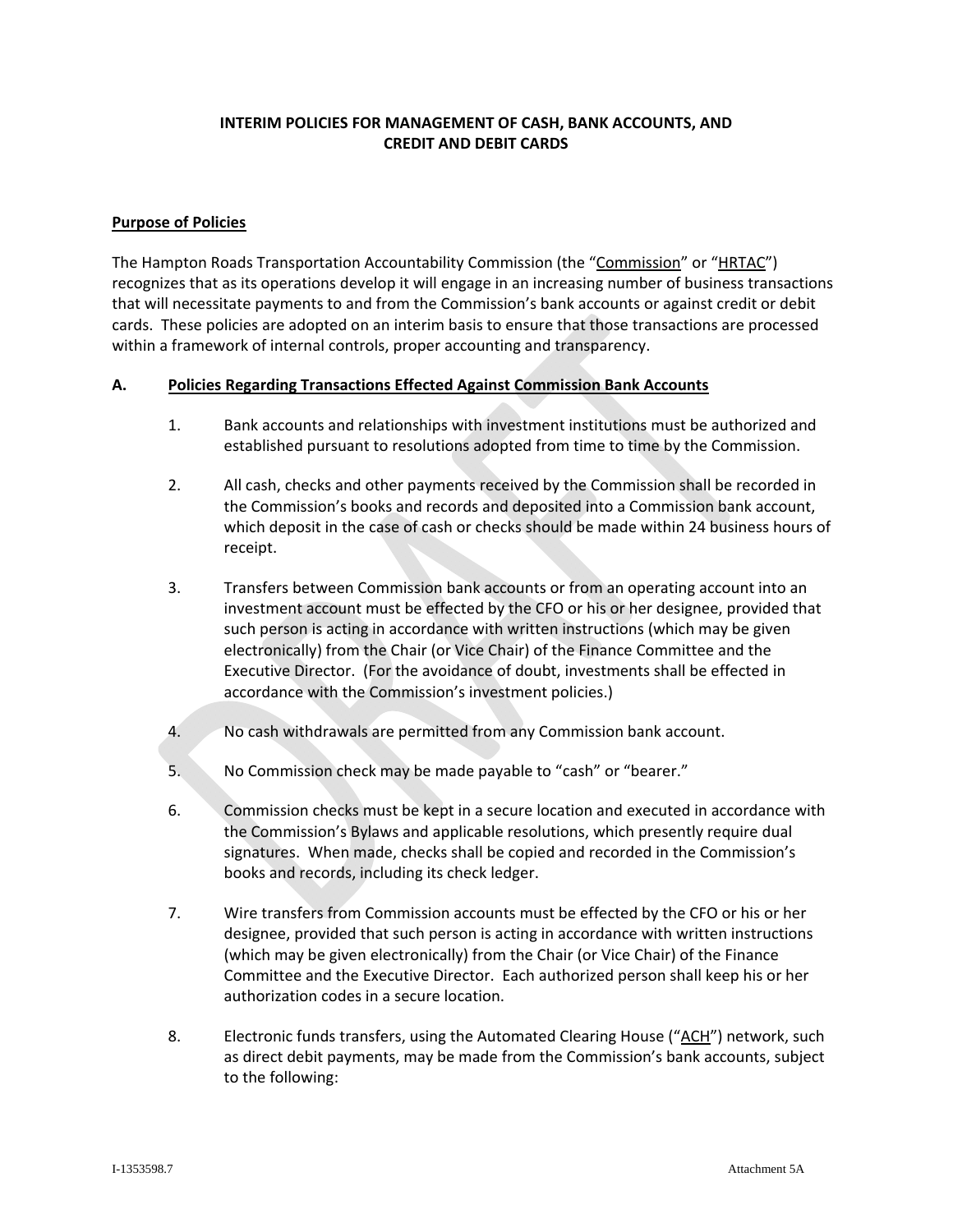- (a) ACH transfers/direct debit payments shall be used solely for the following:
	- Employee payroll
	- Treasury payments of payroll‐related taxes
	- Employee expense reimbursements which have been duly approved
	- Recurring monthly payment obligations of the Commission, such as rent and utilities, that are contemplated by the Commission's operating budget.

For the avoidance of doubt, an ACH transfer/direct debit shall not under any circumstance be used to pay any personal charge of any employee.

- (b) All ACH transfers/direct debit payments must be implemented/effected by the CFO or his or her designee, provided that such person is acting in accordance with written instructions (which may be given electronically) from the Chair (or Vice Chair) of the Finance Committee and the Executive Director.
- (c) All ACH transfers/direct debit payments will be tracked through the monthly bank statements and reconciled to the Quick Books transactions.

#### **B. Purchase Card Policy**

- 1. This Policy applies to any and all debit cards and credit cards (each, a "Purchase Card") issued in respect of the Commission or its accounts and is adopted to provide the Commission's members, officers and employees direction regarding the authorized uses of such Purchase Cards and the steps that must be followed to issue and monitor them.
- 2. The Executive Director shall be authorized to obtain one credit card in the name of the Commission, which credit card shall have an aggregate monthly transaction limit of \$15,000, and a single purchase limit of \$2,000. The purpose of obtaining a credit card is to facilitate transactions effected on behalf of the Commission, not to utilize a line of credit.
- 3. The Executive Director is also authorized to obtain debit cards, provided that there shall not be more than three debit cards issued and outstanding from time to time and the maximum available funds under each such card shall be \$1,000.
- 4. Purchase Cards (credit and debit) shall be used by authorized Commission officers or employees solely to pay for small purchases made in accordance with the Commission's small purchases procedures. At no time may any Purchase Card be used for any type of personal charge. See below for illustrative "Authorized Uses" and "Unauthorized Uses."
- 5. Illustrative authorized uses of Purchase Card(s) include the following:
	- (a) Travel costs:
		- Airfare
		- Lodging
		- Shuttle service
		- Rental vehicles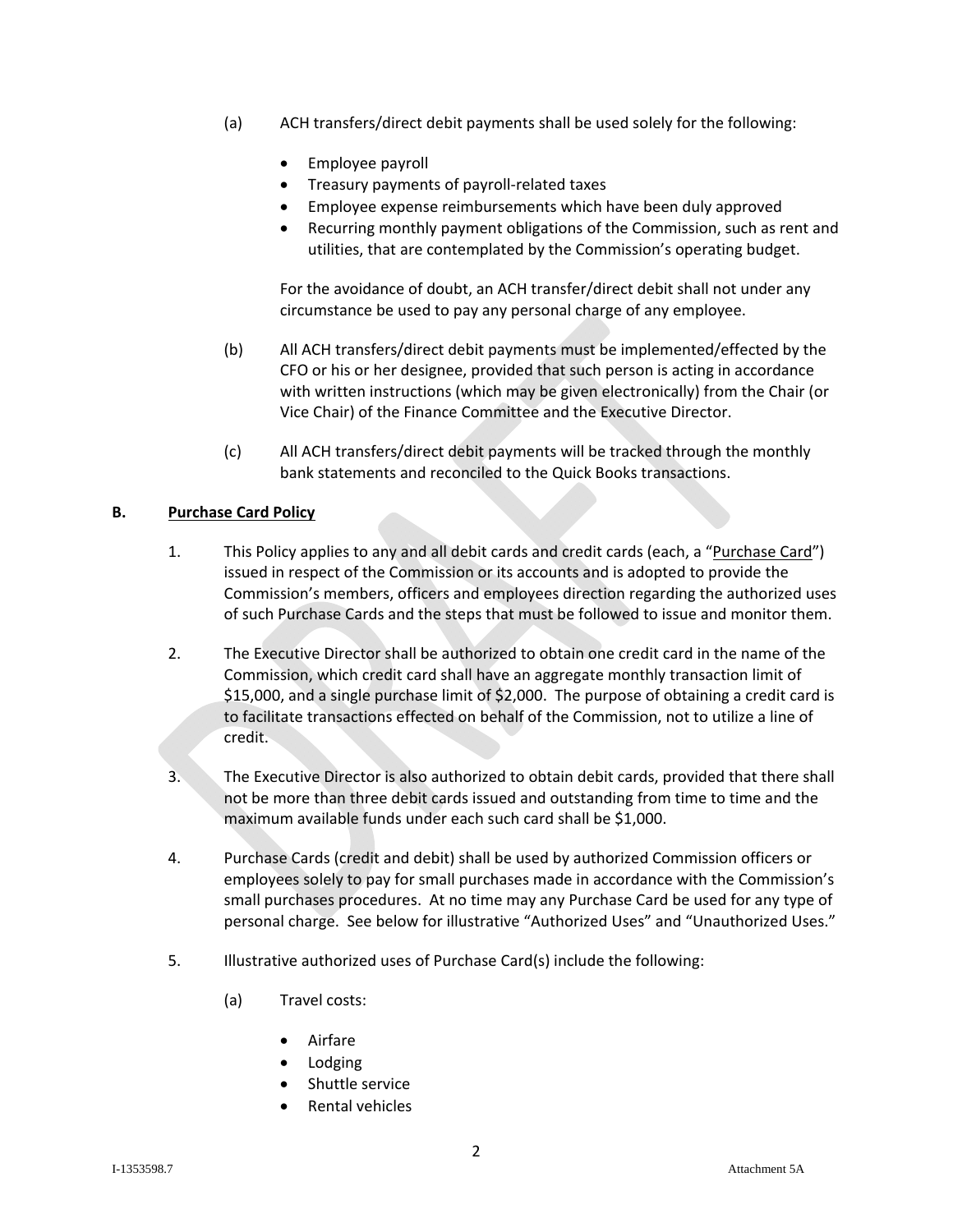- Gasoline for rental vehicles
- Gasoline for personal vehicles when used and documented usage is for official Commission business*.*
- (b) Purchases:
	- Meals
	- Office supplies
	- Express mail service and freight service
- 6. Illustrative unauthorized uses of Purchase Card(s) include the following:
	- Personal meals
	- Personal telephone usage and movie rentals included in lodging bills associated with official business purposes
	- Cash advances
	- Purchases by persons who are not officers, members or employees of the Commission
	- Purchases prohibited by the Virginia Public Procurement Act or applicable Commission policies
	- Purchases in which one or more users of a Purchase Card break a purchase of the same or related goods or services into multiple purchases to circumvent the usage limits or other limitations described herein or any other applicable Commission policy
- 7. All charges will be billed directly to the Commission, reconciled and paid, or disputed, monthly. Purchase logs must be maintained as each purchase is made. A new purchase log must be established at the beginning of each new billing cycle. The cardholder is responsible for retaining documentation of purchases and returns and reconciling them, with the aid of the purchasing log, to the monthly charge card statement. At the end of the billing cycle, the cardholder shall deliver the documentation to the CFO together with a written certification that the goods and services identified therein were purchased in accordance with this policy.
- 8. Prior to issuance and usage of a Purchase Card, each authorized person shall be required to read and sign the statement below regarding the use of a Purchase Card:

*The use of Commission issued debit/credit cards (a "Purchase Card") is an important privilege that is intended to facilitate business by the Commission. Adherence to the Commission's Purchase Card Policy is vital in ensuring not only the continuation of this privilege, but also in ensuring that neither you nor the Commission is subjected to financial hardship or public criticism.*

*I, (Name of Certifying Person), have read and understand the Commission's Purchase Card Policy. I agree to abide by all provisions of the Purchase Card Policy, and understand that violations of the Policy could result in legal or disciplinary actions, including termination.*